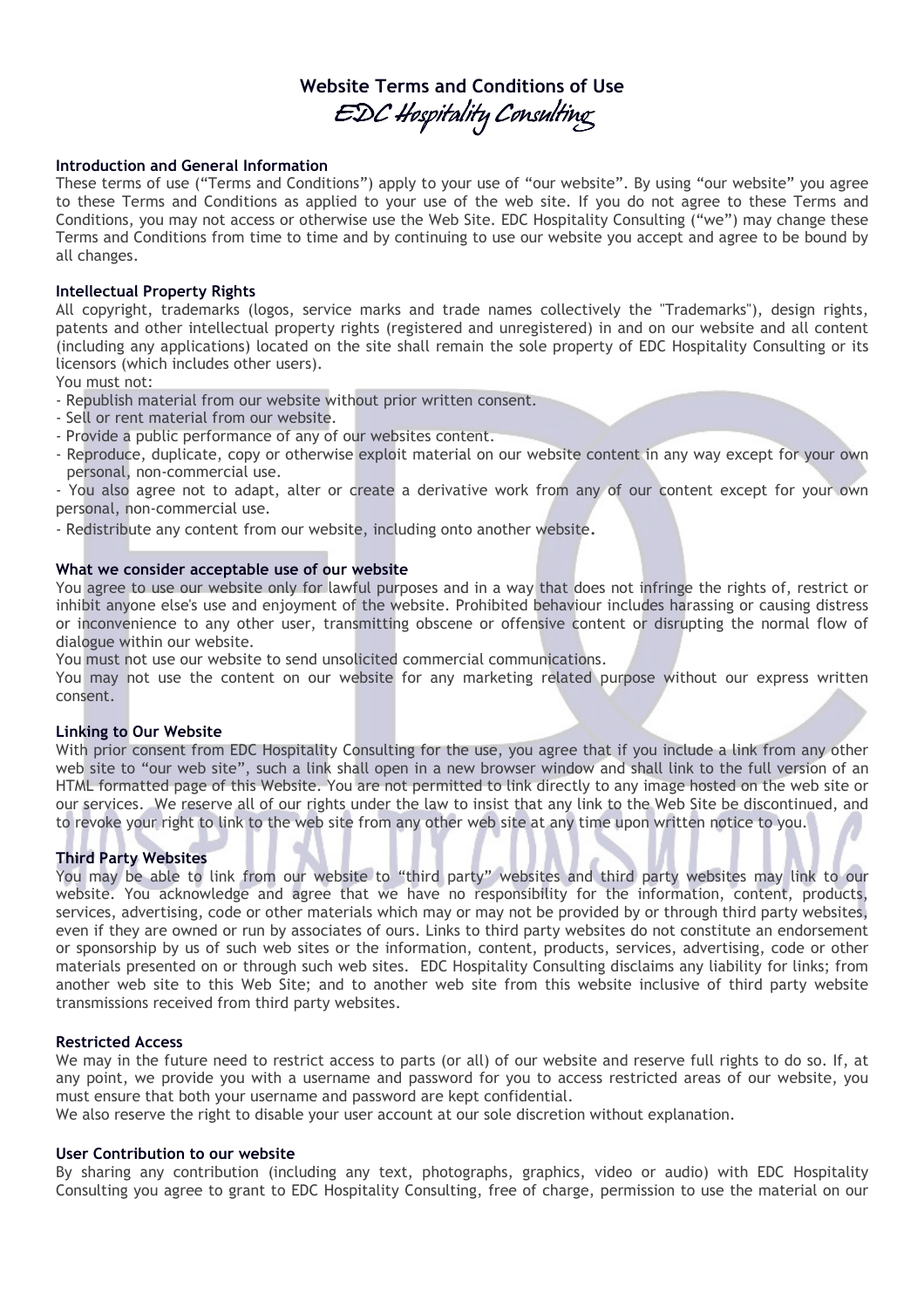website and for marketing purposes - which we will be communicated to you through an appropriate medium(including modifying and adapting it for operational and editorial reasons)

Copyright of your contribution will remain with you and this permission is not exclusive and you can continue to use the material in any way including allowing others to use it.

In order that EDC Hospitality Consulting can use your contribution, you confirm that your contribution is your own original work, is not defamatory and does not infringe any Swiss and/or European laws, that you have the right to give EDC Hospitality Consulting permission to use your contribution.

# Products and Services

EDC Hospitality Consulting makes services and products available to clients of our website. "Participants" and "Clients" agree by engaging our services that -

# 1. Payment Terms

- "Settlement of the remainder" invoiced is payable within; 14 days after training completion for "Training & Development Solutions" by direct bank transfer.
- All other services are payable within 30 days on receipt of invoice by bank transfer.
- Clients from outside Switzerland may pay in local currency by direct bank transfer only and assume full-costs in any transfer fees
- In case of late payment, we reserve the right to charge interest of arrears as per the provision of the laws in force.
- 2. Meetings and consultations
- We reserve the right to charge, with notice to the client, for travel, meeting and consultation time on projects, Travel expenses will be invoiced at cost.
- 3. Professional Development and Management Consulting Costs
- Any subsequent changes to the agreed "brief" or "professional development" outline (Training & Development Solutions and Executive Education Sets are collectively termed "professional development") and deadlines, once the "project" (collective for "Professional Development" and "Management Consulting" assignments) has started could incur additional fees.
- Should the client decide to terminate the project before completion, we have the right to invoice 50% of the project fee (\*except Executive Education Sets – see under 'Reimbursement for Open Executive Education Sets') subject to the usual 'Payment Terms'.
- In the extreme circumstance, that we be forced to cancel a Professional Development Programme we will reimburse you all monies already paid but are not liable for any costs incurred by you due to the inconvenience with regard to travel expenses, accommodation or work-incurred expenses.
- 4. Deposit and Payment for open "Executive Education Sets"
- Total amount payable within 30 days on receipt of invoice (following enrolment online, participants will be sent a "confirmation of enrolment" and invoiced for the registered professional development programme)
- 5. Deposit and Payment for "Training & Development Solutions"
- We reserve the right, in certain cases to request 20% of the total amount upon the clients signed "project confirmation".
- Settlement of the remainder invoiced, must be paid 14 days after the training has been delivered.
- 6. Deposit and Payment for "Management Consulting" projects
- We reserve the right, in certain cases to request 20% of the total amount upon the clients signed "project confirmation".
- Settlement of the remainder invoiced is payable within 30 days.

7. Reimbursement for open "Executive Education Sets"

If you inform EDC Hospitality Consulting of the cancellation of your registration on a course prior to the start date, reimbursement is as follows;

- Up to 60 days before: 100%
- Between 59 and 30 days before: 50%
- Less than 30 days before: 0%

# Limited Warranties

We endeavour to ensure that all content on our website is correct. To the extent permitted by the applicable law, we disclaim all representations and warranties with respect to the Site and any Material thereon, either express or implied, including but not limited to any implied warranties of merchantability or fitness for any particular propose; in no event will we be liable for indirect, special, incidental or consequential loss or damage which may arise in respect of the Site, its use, or in respect of other equipment or property, or for loss of profit, business, revenue, goodwill or anticipated savings, even if we have been advised of the possibility of such loss.